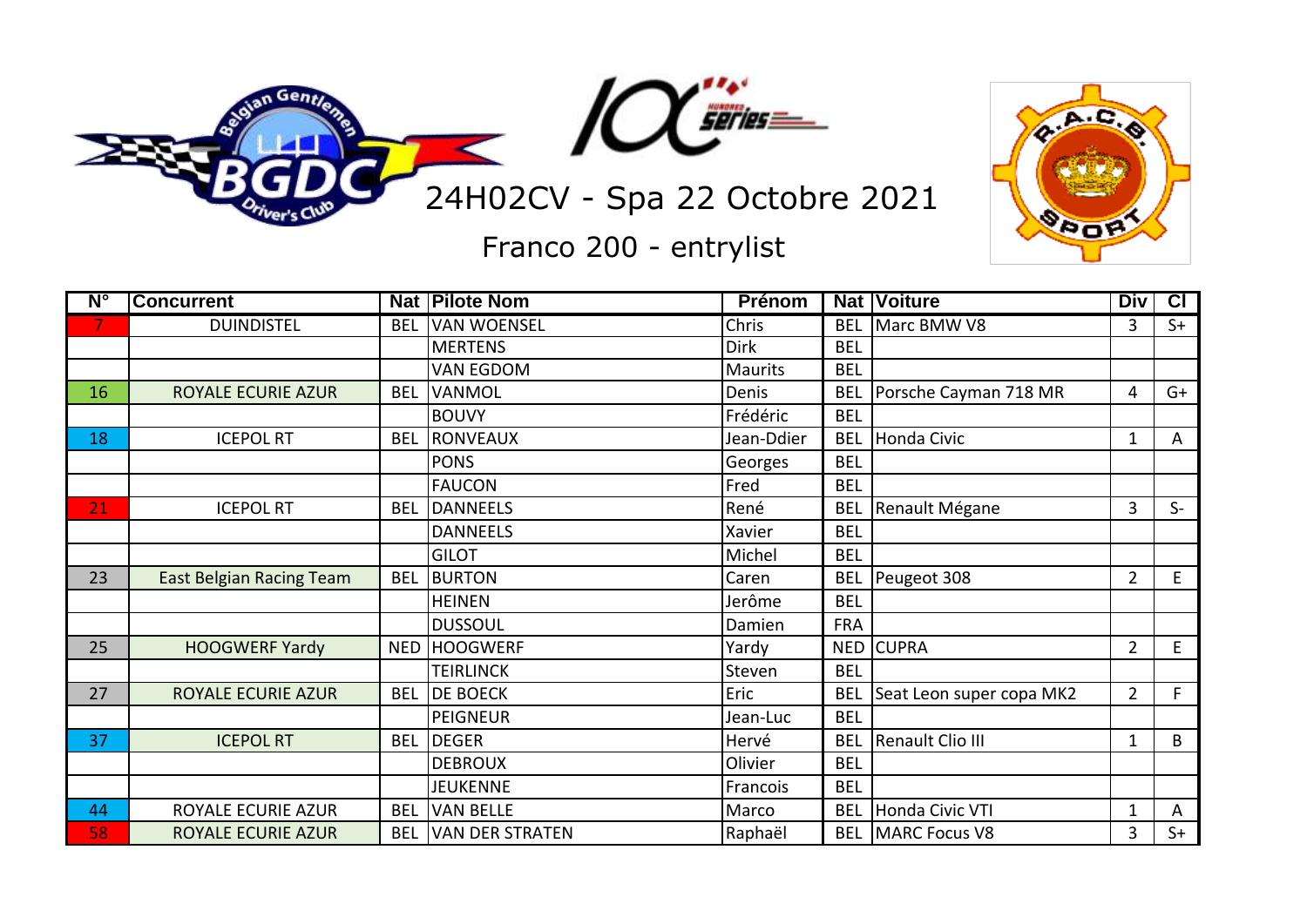| $N^{\circ}$ | <b>Concurrent</b>        |            | <b>Nat Pilote Nom</b> | <b>Prénom</b>  |            | <b>Nat Voiture</b>          | <b>Div</b>     | $\overline{c}$ |
|-------------|--------------------------|------------|-----------------------|----------------|------------|-----------------------------|----------------|----------------|
|             |                          |            | <b>PUTZ</b>           | Harry          | <b>LUX</b> |                             |                |                |
| 63          | <b>VAN DEN BERGH</b>     | <b>BEL</b> | PETERS                | Arthur         |            | <b>BEL</b> Porsche CS       | $\overline{4}$ | $G+$           |
|             |                          |            | <b>VAN DEN BERGH</b>  | Gunther        | <b>BEL</b> |                             |                |                |
|             |                          |            | <b>PIRON</b>          | Hans           | <b>BEL</b> |                             |                |                |
| 65          | <b>SCUDERIA TORNACUM</b> | <b>BEL</b> | <b>DUELZ</b>          | Hervé          | <b>BEL</b> | BMW E36 M3                  | $\mathbf{1}$   | D              |
|             |                          |            | <b>CARLIER</b>        | Petra          | <b>BEL</b> |                             |                |                |
| 67          | <b>SCUDERIA TORNACUM</b> | <b>BEL</b> | <b>LAMBERT</b>        | Eric           | <b>BEL</b> | Citroën Saxo                | $\mathbf{1}$   | A              |
|             |                          |            | <b>LAMBERT</b>        | Renaud         | <b>BEL</b> |                             |                |                |
| 69          | <b>VAN KUYK</b>          |            | AND VAN KUYK          | Rogier         |            | AND Renault Clio            | $\mathbf{1}$   | A              |
|             |                          |            | <b>LETEN</b>          | Thomas         | <b>BEL</b> |                             |                |                |
| 70          | <b>SCUDERIA TORNACUM</b> | <b>BEL</b> | <b>VANDER EECKEN</b>  | Patrick        |            | BEL Peugeot 206             | $\mathbf{1}$   | $\overline{A}$ |
|             |                          |            | LA MONICA             | <b>Nicolas</b> | <b>BEL</b> |                             |                |                |
| 84          | <b>FUMAL</b>             | <b>BEL</b> | FUMAL                 | Armand         |            | BEL BMW M4                  | $\overline{4}$ | $\mathsf{X}$   |
|             |                          |            | <b>ROSA</b>           | Anthony        | <b>BEL</b> |                             |                |                |
|             |                          |            | <b>DOUTREPONT</b>     | David          | <b>BEL</b> |                             |                |                |
| 94          | <b>EBRT</b>              | <b>BEL</b> | PATZE                 | Guillaume      | <b>BEL</b> | BMW <sub>Z4</sub>           | $\overline{2}$ | F              |
|             |                          |            | <b>PATZE</b>          | André          | <b>BEL</b> |                             |                |                |
| 96          | <b>BRC</b>               | <b>BEL</b> | MULLER                | Yvan           |            | <b>BEL</b> Renault Clio III | $\mathbf{1}$   | B              |
|             |                          |            | <b>FRANKEN</b>        | Christian      | <b>BEL</b> |                             |                |                |
| 110         | <b>ICEPOL RT</b>         | <b>BEL</b> | <b>ASNONG</b>         | Patrick        |            | <b>BEL</b> Renault Clio III | $\mathbf{1}$   | B              |
|             |                          |            | <b>DUTHOIT</b>        | Eric           | <b>BEL</b> |                             |                |                |
|             |                          |            | <b>HORTULANUS</b>     | Philippe       | <b>BEL</b> |                             |                |                |
| 121         | <b>ICEPOL RT</b>         |            | <b>LIETART</b>        | Roph           |            | BEL Porsche Cayman          | $\overline{4}$ | $G+$           |
|             |                          |            | <b>NALE</b>           | Roberto        |            |                             |                |                |
| 219         | <b>BRC</b>               | <b>BEL</b> | PAQUE                 | Benjamin       |            | BEL Porsche 991 Cup         | $\overline{4}$ | $G+$           |
|             |                          |            | <b>RENMANS</b>        | <b>Rik</b>     | <b>BEL</b> |                             |                |                |
| 232         | <b>ICEPOL RT</b>         | <b>BEL</b> | PETRALIA              | Massimo        |            | <b>BEL</b> Suzuki Baleno    | $\mathbf{1}$   | $\overline{A}$ |
|             |                          |            | DE LAET               | Navric         | <b>BEL</b> |                             |                |                |
|             |                          |            | <b>CAGNINA</b>        | Christophe     | <b>BEL</b> |                             |                |                |
| 234         | <b>SARI Hakan</b>        | <b>BEL</b> | <b>SARI</b>           | Hakan          | <b>BEL</b> | <b>BMW M4</b>               | $\overline{4}$ | $\mathsf{X}$   |
|             |                          |            | <b>SARI</b>           | Recep          | <b>BEL</b> |                             |                |                |
|             |                          |            | YÜCESAN               | Ersin          | <b>TUR</b> |                             |                |                |
| 444         | <b>MAK</b>               |            | <b>BEL VERBEKE</b>    | Manfred        |            | <b>BEL</b> Seat Leon        | $\overline{2}$ | E              |